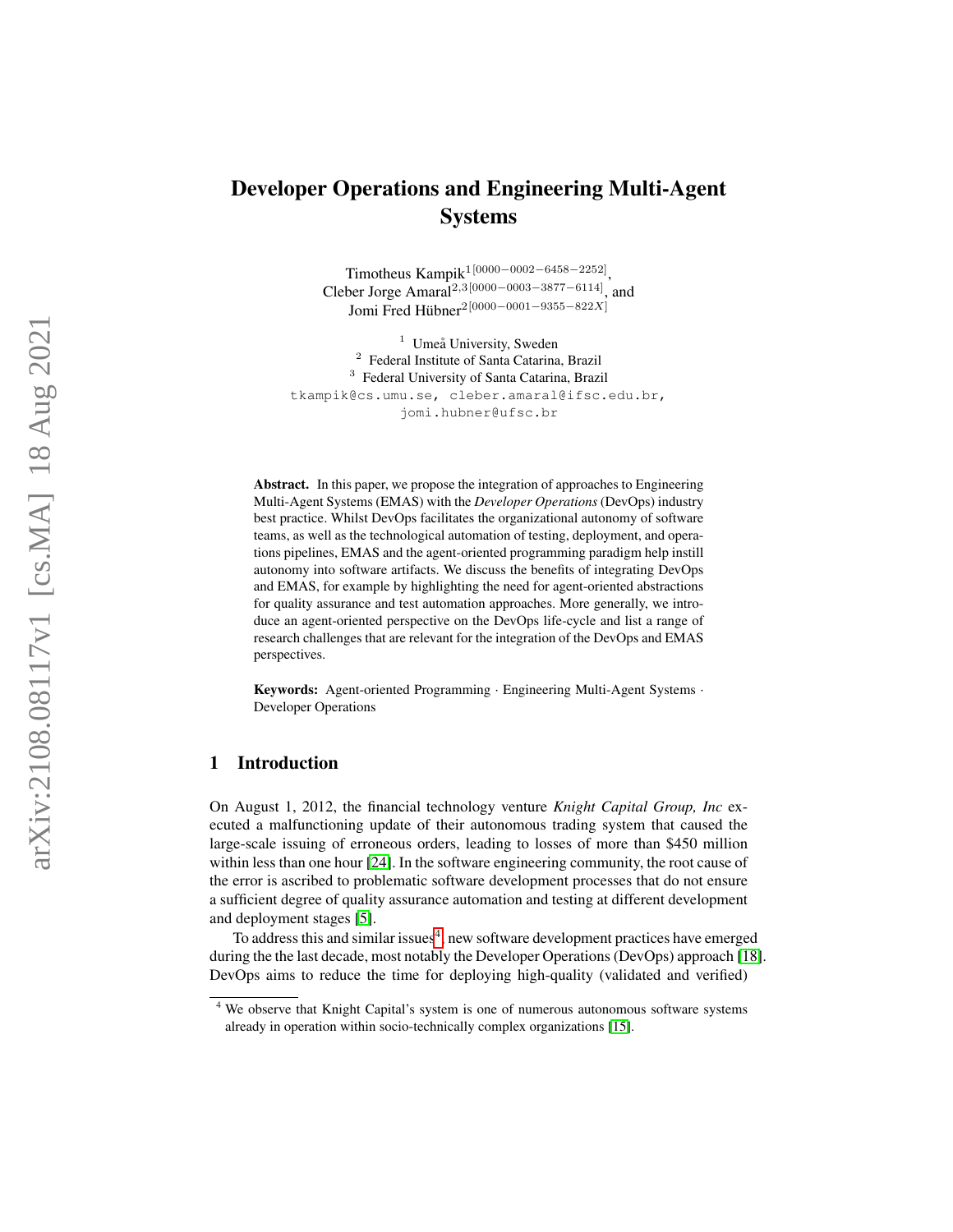software artifacts (and their updates) to complex and heterogeneous *production* environments [\[5\]](#page-9-0). Desirable qualities of DevOps-oriented software engineering are reliability, predictability and security [\[19\]](#page-10-3). For example, DevOps facilitates the autonomy of teams and their individual members to prevent, discover, and fix software bugs quickly and effectively [\[19\]](#page-10-3). However, one may say that even applying the best industrial-scale software engineering processes in combination with traditional programing paradigms cannot fully prevent problems like the one that occurred during the Knight Capital incident. Indeed, from an artificial intelligence perspective, an alternative root-cause is the *single-mindedness* and lack of meaningful goal-orientation of the software subsystem (or: agent) that kept issuing orders, without re-assessing over time whether doing so is aligned with the overall objectives of the trading system. From this perspective, it can be questioned whether the application of the current conception of DevOps is sufficient to ensure quality, and to facilitate the fast-paced development of highly autonomous software systems.

Consequently, one may call for the application of approaches to Engineering Multi-Agent Systems (EMAS) that treat the *agency* of autonomous software artifacts, as well as the environments and organizations these artifacts act in, as first-class abstractions. Along these lines, this paper proposes a bridge between DevOps and EMAS, with the aim to address the need for a robust method for delivering autonomous software artifacts faster and safer. Nevertheless, this paper attempts to maintain a critical perspective on the mainstream-readiness of EMAS. Indeed, the lack of industry-scale tools for engineering autonomous software curbs EMAS adoption in practice [\[27](#page-10-4)[,26\]](#page-10-5), and we argue that the application of EMAS should always consider efforts to mature EMAS tooling as a prerequisite.

### <span id="page-1-0"></span>2 DevOps

Developer Operations (DevOps) describes the industry best practices that integrate software development, quality assurance and operations teams, from both organizational and technological perspectives [\[18\]](#page-10-1). DevOps can be considered a continuation of the trend towards iterative software development, which started at the turn of the century with the publication of the Agile Manifesto [\[17\]](#page-10-6). In particular because iterative software development approaches require a fast-paced transition between requirement adjustments, software changes, tests, and deployments, handovers across traditional organizational and technological boundaries become increasingly impractical. To address this issue, DevOps recommends the integration of software developers, Quality Assurance (QA) engineers, and system administrators into autonomous cross-functional teams that are in charge of developing, testing, deploying, and operating a system or system component [\[8\]](#page-9-1). This stands in contrast to traditional approaches that segment functional specializations and hence require frequent handovers between teams or even departments, all of which are in charge of one specific task [\[33\]](#page-11-0). To support crossfunctional teams with the broad range of tasks that fall into the DevOps scope, a plethora of tools exists, many of which have found wide-spread adoption. For example, continuous integration tools and services allow for the configuration of automated tests and deployments using simple declarative specification and script languages [\[29\]](#page-11-1), whereas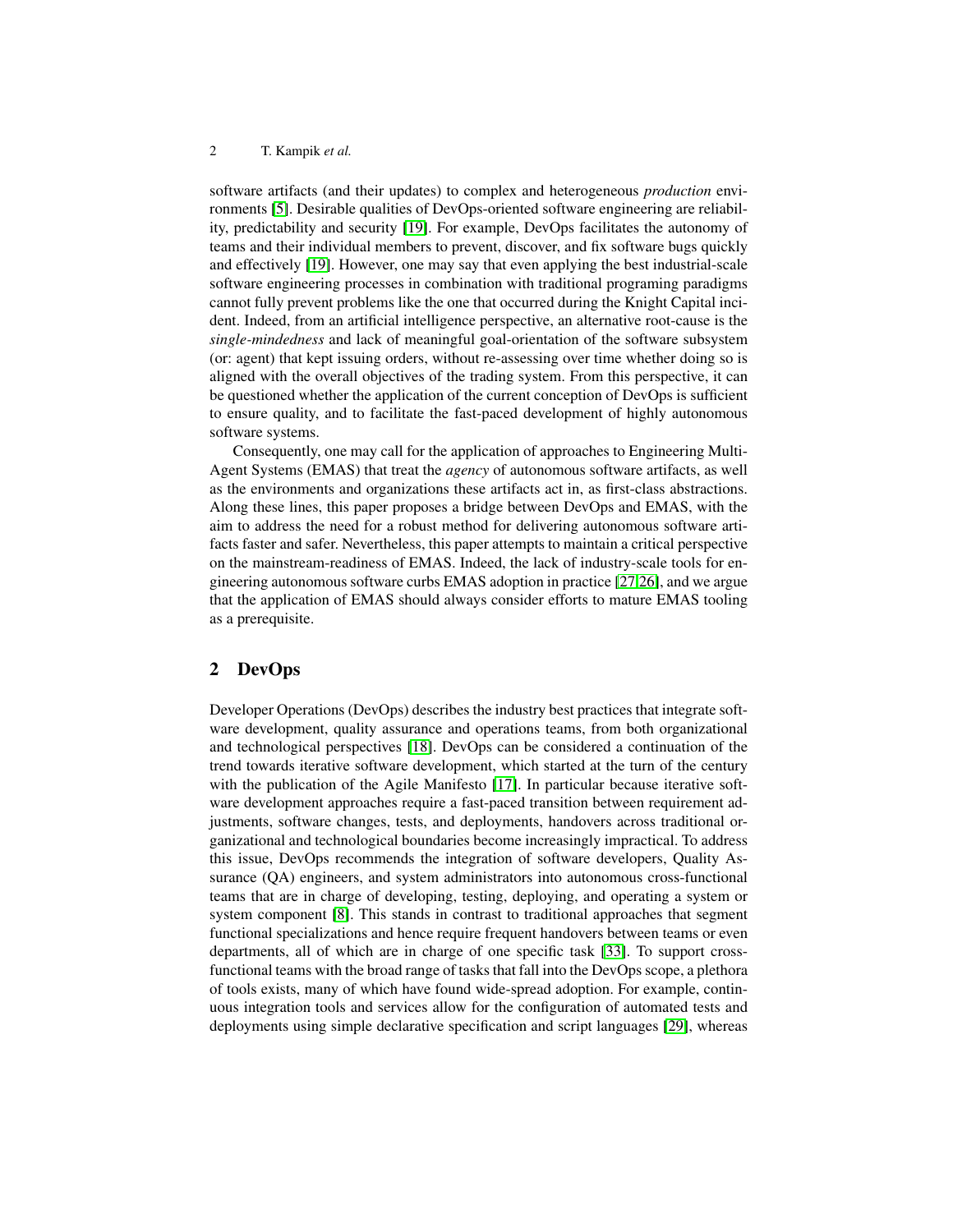containerization [\[28\]](#page-11-2) and container orchestration tools [\[11\]](#page-9-2) help speed up and automate the deployment and scaling of complex IT systems across heterogeneous infrastructure.

The DevOps development life-cycle (illustrated in Figure [1\)](#page-2-0) can be described as follows:

- Plan and code. DevOps development teams implement features in fast, incremental iterations, which is facilitated by the organizational structure and technological setup. As a consequence, DevOps reduces the overhead of QA, releases, and deployments.
- Build and test. Each update of the code base triggers the automated execution of one or several test suites. Ideally, all technical aspects of software artifact generation (build) and quality assurance are executed automatically; passing tests and builds imply that the software artifact works reliably and can be released without concerns. This requires the development team to treat QA as a key responsibility.
- Release and deploy. After tests and builds have been successfully executed, deployments (for example to cloud environments) and/or releases (e.g., to package management services) are triggered in an automated or semi-automated manner.
- Operate and monitor. During operations, a key feature of DevOps is the automation of many system administration tasks, like the provision of additional resources if the load on the system increases. To reduce the overhead of system administration, teams often rely on cloud-based service offerings that abstract away technical details.

<span id="page-2-0"></span>Figure [1](#page-2-0) depicts the DevOps life-cycle.



Fig. 1: DevOps life-cycle, based on [\[18\]](#page-10-1).

# 3 EMAS

During the past decades, the EMAS sub-field has emerged as a research direction within the field of artificial intelligence [\[34\]](#page-11-3). One of the key lines of work within EMAS is the refinement of the Agent-Oriented Programming (AOP) paradigm, which provides abstractions for implementing autonomous and social software artifacts (agents). However, the scope of EMAS entails more than AOP, in particular because EMAS is concerned with the holistic software engineering perspective and not only programming.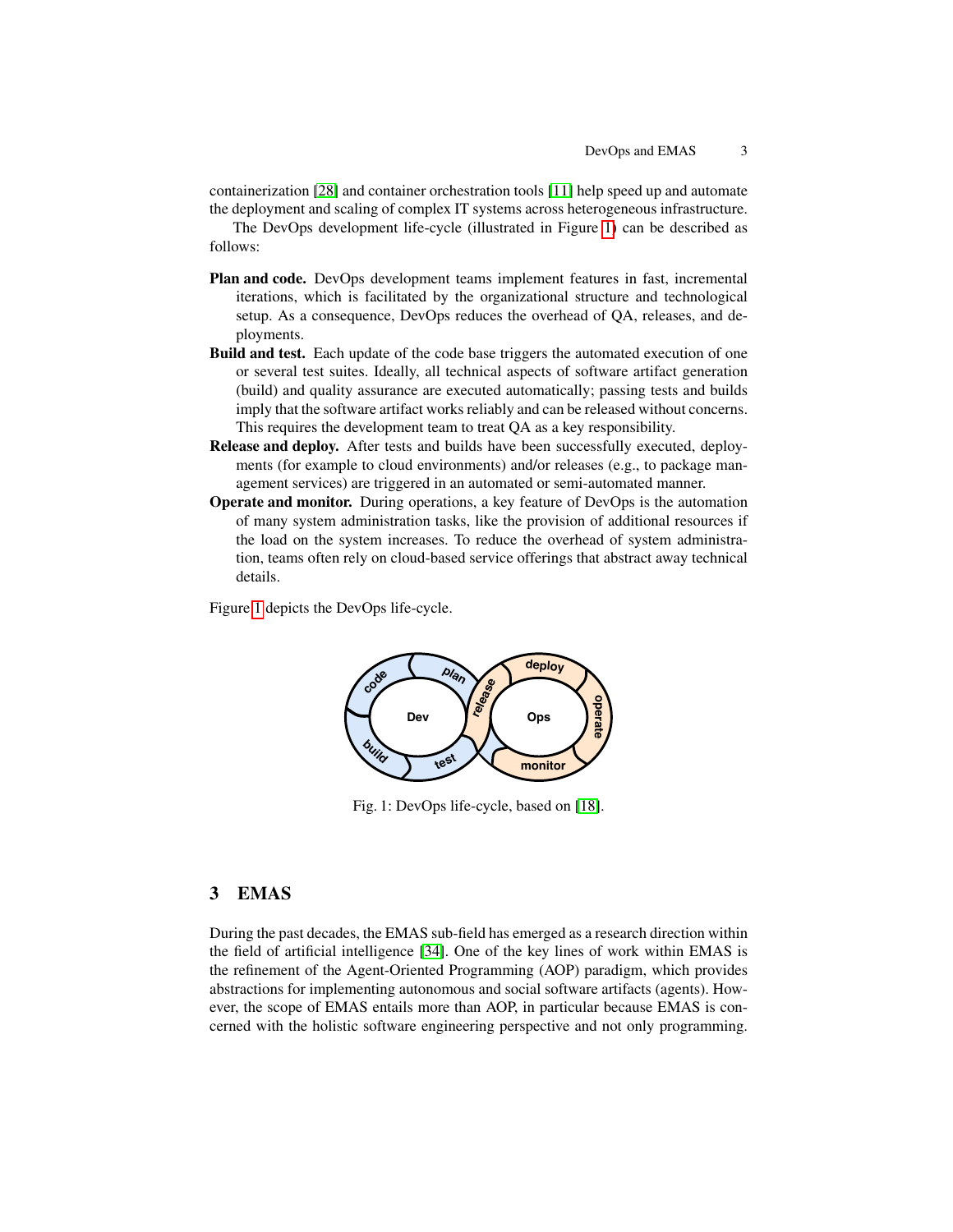With the increase in prevalence of (somewhat) autonomous software systems in distributed information system landscapes [\[15\]](#page-10-2), it was initially a reasonable expectation that EMAS would gain attention from the software engineering mainstream. However, EMAS approaches have not seen wide-spread adoption in practice, neither directly, nor as derivations that are implemented in industry-scale programming language ecosystems.

One focus area of EMAS is concerned with the design and development of methods and tools for AOP, examples of which are the Java-based Jade [\[6\]](#page-9-3) and JACK [\[37\]](#page-11-4), and the Belief-Desire-Intention (BDI)-based Jason [\[9\]](#page-9-4) frameworks<sup>[5](#page-3-0)</sup>. Indeed, the EMAS community has experimented with a broad range of abstractions for solving diverse problems using agents. However, no major success stories with regards to the establishment of industry-level tools, languages, or standards have been achieved; in their current state, the concepts and re-usable software libraries and frameworks provided by EMAS are still detached from the software engineering mainstream. According to an EMAS community report [\[27\]](#page-10-4), one of the key points of criticism of the state of affairs of EMAS is the lack of integration between EMAS and more widespread software engineering approaches. Some recent works aim to address this issue, for example by integrating agent-oriented programming and modern "high-level" programming languages like JavaScript [\[10,](#page-9-5)[22,](#page-10-7)[23\]](#page-10-8), and by providing resource-oriented abstractions to interact with autonomous agents and multi-agent systems [\[13\]](#page-10-9). While these (and similar) tools help push the frontier of modern agent-oriented *programming* towards practicality, no holistic agent-oriented perspectives on the complete software engineering life-cycle seem to exist. An example of a deficiency that affects several steps of the life-cycle and that even the most mature AOP frameworks have regards the lack of facilities for testing goal-oriented software artifacts. Seeing EMAS and AOP through the eyes of DevOps can potentially help identify new solution approaches to address such deficiencies.

### 4 Integrating EMAS with DevOps

Let us highlight that the main objective of DevOps is not *automation*, which could also be achieved with traditional, homogeneous team constellations, but rather *autonomy* of teams within a software development organization, which is achieved by relying on automation technologies. From the description provided in Subsection [2,](#page-1-0) one can see that DevOps is, in the way it is currently practiced, concerned with autonomy on three levels:

- 1. On the organization level, DevOps facilitates team autonomy by avoiding the necessity of hand-overs between development, QA, and operations teams.
- 2. On the integration level, DevOps allows for continuous integrations and deployments, avoiding manual steps and hand-overs in the pipeline from code check-in to system deployment.

<span id="page-3-0"></span><sup>&</sup>lt;sup>5</sup> For an overview of some agent-oriented programming languages and frameworks, see (for example) Cardoso and Ferrando [\[12\]](#page-9-6)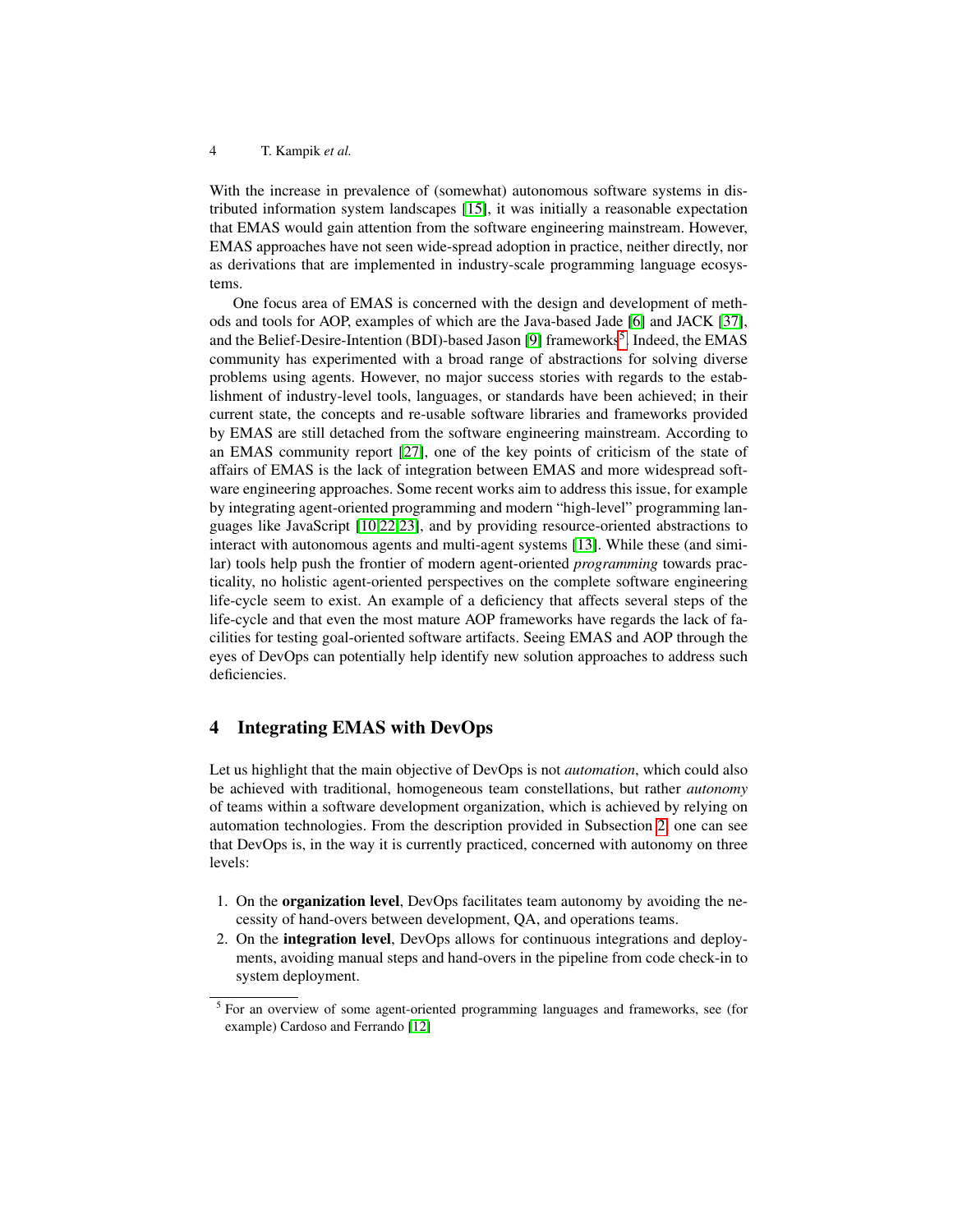3. On the operations level, DevOps provides abstractions that allow operators to specify high-level infrastructure requirements and handles lower-level details like exact resource allocation and machine provisioning autonomously.

In contrast, EMAS focuses on the autonomy of the agents, as *software artifacts*, that a software engineering team or organization creates, *i.e.*, it adds a fourth autonomy level to the three-level perspective DevOps provides. Table [1](#page-4-0) shows an overview of the four levels and explains them by example.

<span id="page-4-0"></span>

| <b>Autonomy Level</b>         | <b>Example</b>                                                                                                     | Approach |
|-------------------------------|--------------------------------------------------------------------------------------------------------------------|----------|
| Organization<br>autonomy      | Avoid handovers: one team is in charge of all steps in the DevOps<br>life-cycle                                    |          |
| Integration<br>autonomy       | Avoid manual deployments and QA: run all tests before a DevOps<br>merge and auto-deploy if all tests pass          |          |
| <b>Operations</b><br>autonomy | Avoid manual resource provisioning: auto-scale systems DevOps<br>when load increases                               |          |
| Artifact<br>autonomy          | Avoid manual low-level business decisions: approve (finan- EMAS)<br>cial) transactions without humans interference |          |

Table 1: Autonomy levels, examples, and relevant approach.

At this point, it is worth highlighting that even when developing "traditional" software artifacts with little or no autonomy, it is widely acknowledged that total global supervision and coordination of all software design steps is practically not possible, even if the scope of the project is confined to a single organization. Hence, DevOps approaches try to integrate changes frequently in a controlled manner in order to discover unknown dependencies and unexpected behavior early on. The *autonomy levels* (Table [1\)](#page-4-0) allow teams of engineers to dynamically respond to challenges that arise and to minimize the effect these challenges have on the broader organization. When developing *autonomous* software artifacts, one can expect that there will be even more problems that cannot be identified at design-time and hence the continuous integration approach requires even more attention; *i.e.*, on the organizational level, the implementation of highly autonomous artifacts implies that the intensity of dependencies between teams that develop different sub-systems is not always apparent before these sub-systems are integrated. These emerging dependencies then need to be managed on the integration and operations levels, for example to ensure that in case of the deployment of subsystems that have "hidden" incompatibilities, communication failures do not lead to disastrous consequences. Because of their dynamic nature, agents cannot be developed into mature software artifacts without exposing them to the environment they are supposed to act in [\[38\]](#page-11-5). Regarding this distinguishing characteristic of agents, the integration of agent-orientation and developer operations can be considered a methodological response to this issue. To allow for a gradual exposure of an agent to a progressively more realistic environment that increases the likelihood of catching critical errors early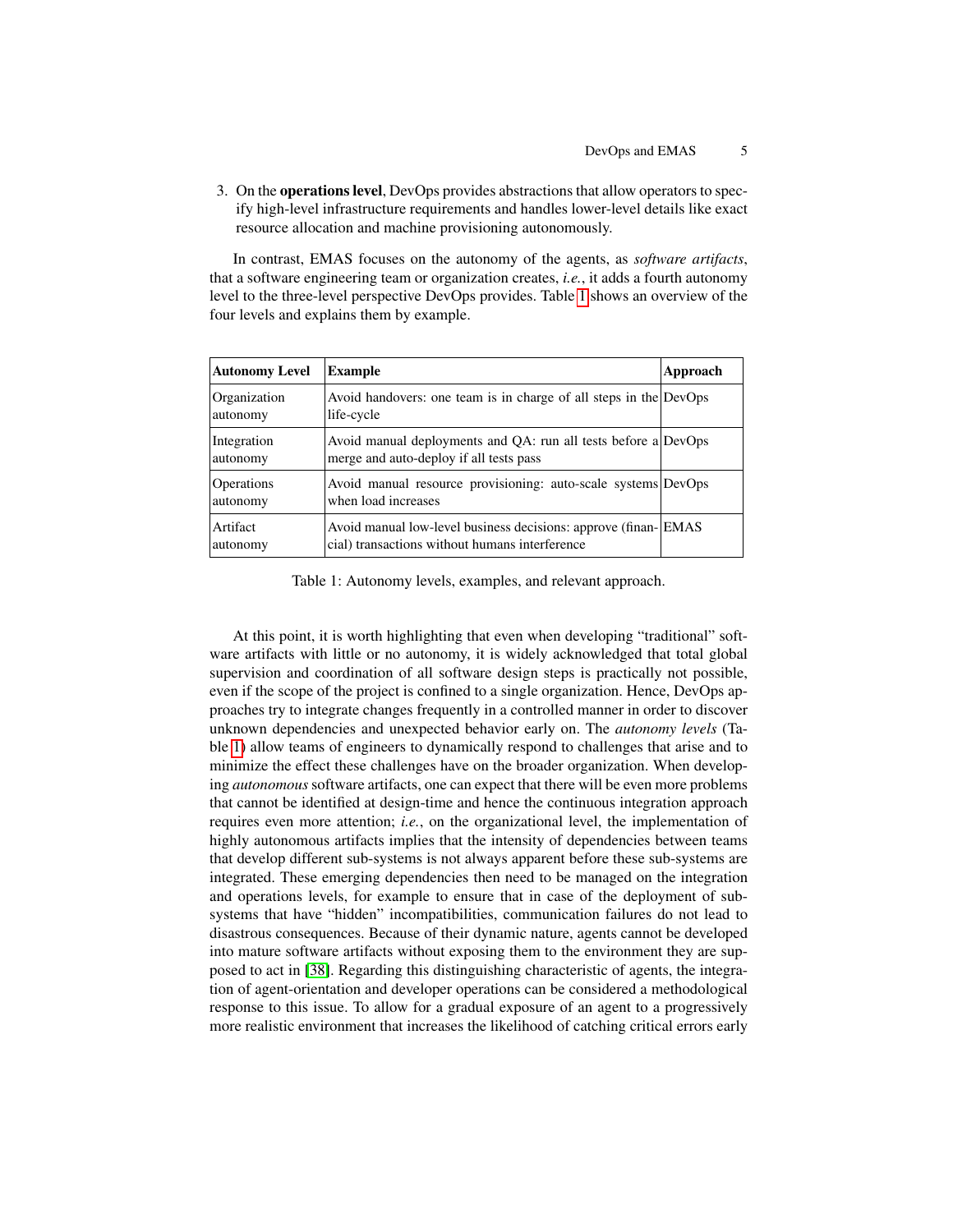on, an agent-oriented variant of the DevOps life-cycle may require the following features:

- Goal-oriented test-driven development. The behavior of social and goal-oriented software artifacts like agents is typically complex and non-deterministic [\[14\]](#page-10-10). Hence, the common testing levels (unit tests, functional tests, and integration tests) usually are not satisfactory to cover agents' possible behaviors. Some approaches have been proposed to address this issue [\[14,](#page-10-10)[7,](#page-9-7)[31\]](#page-11-6), but a comprehensive solution has still not been devised [\[39\]](#page-11-7). *Goal-oriented* tests can provide an extra test level that should be able to assess whether an agent's inference process from goals and beliefs to actions (and explanations of these actions) behaves as expected or not.
- Sandbox for real-time collaboration. Development teams can move agents that have passed static code analysis, unit tests, goal-oriented tests, and low-level integration tests (which may or may not be goal-oriented) $6$  to a sand-boxed environment that allows for the collaborative development of agents and multi-agent systems in (near) real-time. This makes it easier for developers to consider their current development work in the context of other ongoing changes. Each sand-box features a fully-fledged multi-agent system, as well as version control and continuous integration support (automated testing and deployments). From a practical perspective, one can assume that the scope of a sandbox is restricted by organizational boundaries. For example, given a commercial enterprise A and a government organization B who both work on the same multi-agent system, it is safe to assume that the engineers of A cannot align in real-time with the engineers of B; a change made by organization A during development should not immediately (before verification and validation) affect the system organization B is developing against. The EMAS community has presented an initial prototype addressing part of this issue [\[3\]](#page-9-8).
- Cross-organizational staging system. To ensure quality across organizational boundaries, stable versions of local agents, artifacts, and environment updates that have been developed and thoroughly tested in a sand-boxed environment can be deployed to cross-organizational staging systems. To these staging systems, organizations that depend on each other's work in a particularly critical manner (if not all organizations that contribute to the multi-agent system) have access and use it as a second-level testing environment; *i.e.*, any run-time issue that may occur on the staging system does not effect system end-users. Still, errors are potentially more costly when they occur on the staging system and not in the sand-box, as their rootcause needs to be traced back – in a more complex environment – to a particular organization and then to a team. Cross-organizational staging systems can potentially make use of concepts and tools the EMAS community provides for managing multi-agent organizations (e.g.,  $\mathcal{M}OISE^+$  [\[21\]](#page-10-11)).
- Beta agents in production environments. When the tests have passed in the crossorganizational staging environment, a step-wise production deployment can be executed. As a first step, agent instances can be exposed to "sense" the production envi-

<span id="page-5-0"></span><sup>6</sup> We assume that these tests can be executed relatively quickly when the developer logs a change, which is – in the case of standard approaches to static code analysis (often called *linting*), unit tests, and some integration tests like micro-service handler tests – a common capability of development tool-chains.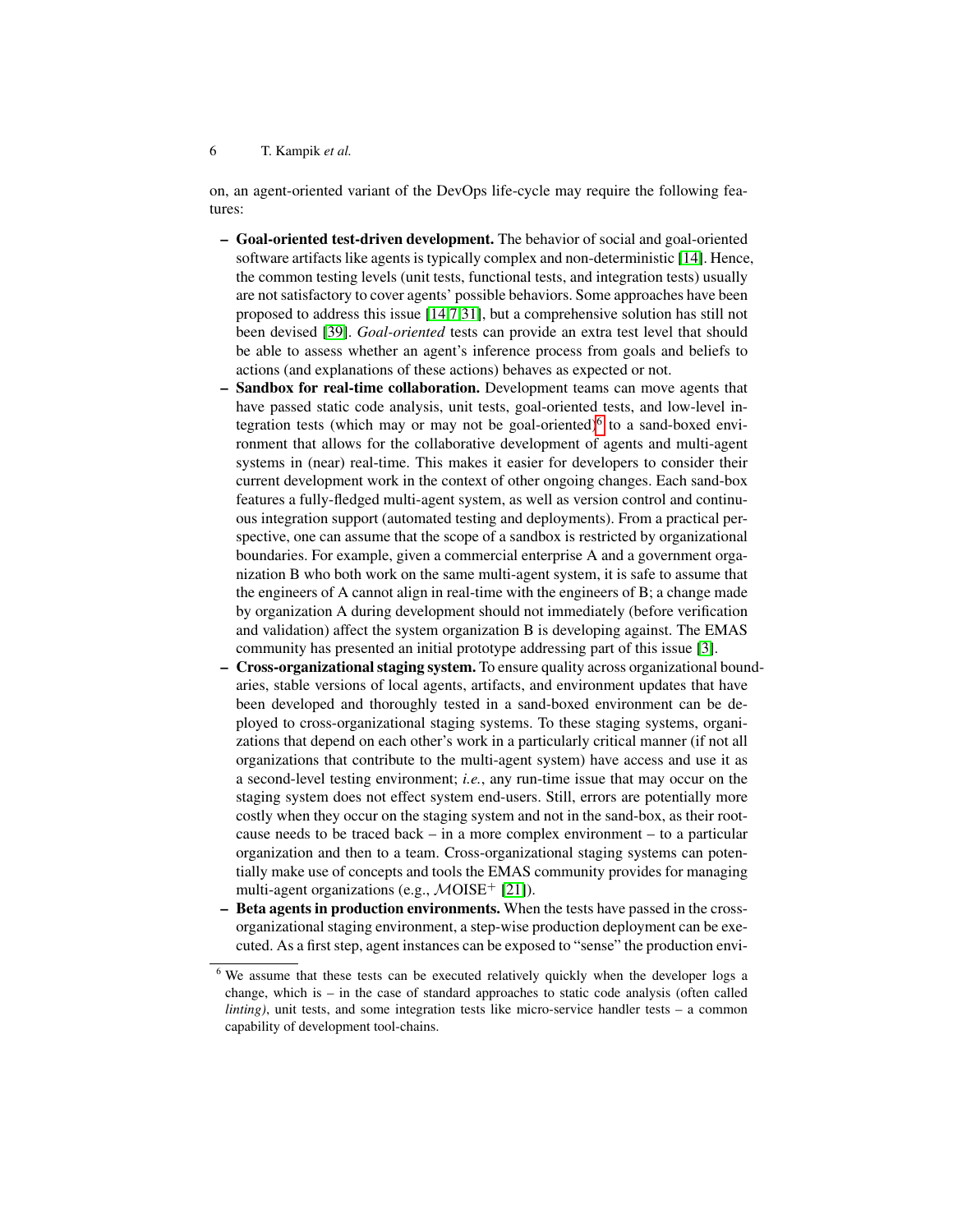ronment, without being able to act upon it. Then, some agent instances can be fully deployed to the production environment, but at limited scale, analogously to the way beta-feature roll-outs are handled in many software-as-a-service environments (so-called *canary deployments* [\[5\]](#page-9-0)). Still, in contrast to typical canary deployments, which only affect a small portion of a system's users, beta agent deployments are potentially more critical because of the interconnectedness of multi-agent systems. Only if these beta agents pass all tests after extensive monitoring, the full update of the production environment is executed. This step reflects tests on real traffic scenarios used by the automotive industry  $[20,35]^7$  $[20,35]^7$  $[20,35]^7$  $[20,35]^7$ .

– Explainable Monitoring. Given the complex and non-deterministic behavior of multi-agent systems, it can be assumed that traditional monitoring facilities provide only limited utility. New ways of filtering and aggregating log entries for human or machine interpretation need to be devised. To address this issue, one can draw from an emerging body of works on explainable agents and multi-agent systems [\[4\]](#page-9-9), and in particular from research that investigates the filtering of event data to generate human-digestible explanations [\[30\]](#page-11-9).

Table [2](#page-7-0) list these features and provides an overview of how they relate to mainstream software engineering practices. In the Figure [2](#page-6-1) we present a more comprehensive view of the development cycle of agents based on DevOps life-cycle. Besides the mentioned features, the referred picture also illustrates the place for goal-oriented/agent-oriented model-driven development and programming tools, well-covered subjects of a range of studies produced by EMAS community (e.g., [\[6](#page-9-3)[,9](#page-9-4)[,16](#page-10-13)[,36](#page-11-10)[,37\]](#page-11-4)).

<span id="page-6-1"></span>

Fig. 2: The DevOps life-cycle and agent orientation.

Let us highlight that the list of features is primarily an initial starting point, and each feature comes with limitations and trade-offs that may only emerge in industrial appli-

<span id="page-6-0"></span><sup>7</sup> In Vehicle-in-the-loop (VEHIL) simulations, domain-specific concepts similar to the *sandbox for real-time collaboration* and the *cross-organizational staging system* are employed.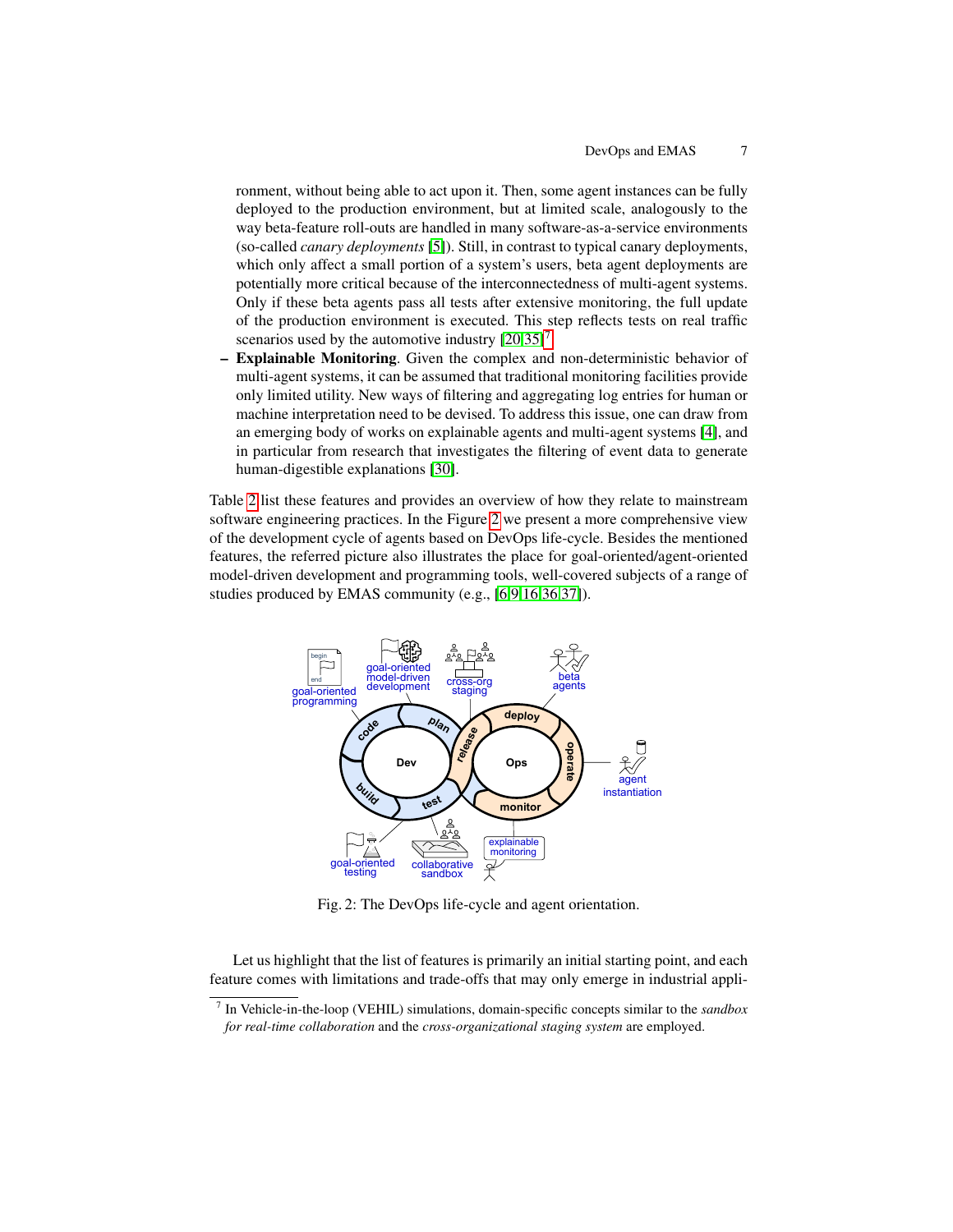<span id="page-7-0"></span>

| Feature                                        | <b>Existing Practice</b>                                                                              | <b>Similarities</b> | <b>Differences</b>                                                                                                                                  |
|------------------------------------------------|-------------------------------------------------------------------------------------------------------|---------------------|-----------------------------------------------------------------------------------------------------------------------------------------------------|
| Goal-oriented<br>driven development            | ment (unit tests)                                                                                     | implementing        | test-Test-driven develop-Testing before/while Higher declarative ab-<br>straction level at the in-<br>tersection of unit and<br>integration testing |
| Sandbox for real-time Sandbox<br>collaboration | ploratory development                                                                                 | port                | for ex- Rapid prototyping sup- Near-real-time interac-<br>tive and collaborative<br>programming support                                             |
| Cross-organizational<br>staging system         | Traditional staging sys- Production-like<br>tem                                                       | ronment             | $envi$ - $\vert$ Continuous<br>deploy-<br>different<br>by<br>ments<br>organizations                                                                 |
| tion environments                              | Beta agents in produc-Beta-features in pro-Pilot beta-features in Interaction<br>duction environments | production<br>ment  | between<br>environ-beta-agents and stable<br>agents                                                                                                 |
|                                                | systems                                                                                               | a running system    | Explainable monitoring Operations monitoring Explanation/analysis of System-centered versus<br>agent-centered perspec-<br>tives                     |

Table 2: Integrating AOP and DevOps: example features in comparison to existing practices.

cation scenarios (and may be specific to a given domain, technology stack or DevOpsvariant). Consequently, it can make sense to consider a step-wise introduction of agentoriented approaches to DevOps, focusing on the controlled assessment of a *minimally viable* agent-oriented abstraction<sup>[8](#page-7-1)</sup>. For example, autonomous software systems that are not developed using an academic EMAS approach can potentially still be evaluated by goal-oriented tests.

## 5 Implications for EMAS

Traditionally, EMAS is primarily concerned with the implementation of theoretical perspectives, such as belief-desire-intention reasoning-loops, that the artificial intelligence scientific literature provides on the design of autonomous agents and multi-agent systems. In contrast, the approach outlined in this paper is pragmatically targeted at moving EMAS closer to modern industry practices for software development, and at identifying gaps in mainstream software development approaches and frameworks that EMAS can fill. Hence, the approach depends on the exposure of EMAS and AOP works to

<span id="page-7-1"></span><sup>8</sup> In his *Agent Programming Manifesto*, Logan calls for *modular* approaches to AOP [\[26\]](#page-10-5). We argue that the notion of a *minimally viable abstraction* goes a step further, as it suggests a focus on one particular benefit AOP can bring to mainstream software engineering approaches such as DevOps, and hence a radical simplification that may deliberately disregard many aspects of AOP to minimize technology overhead and learning curve when introducing a single abstraction.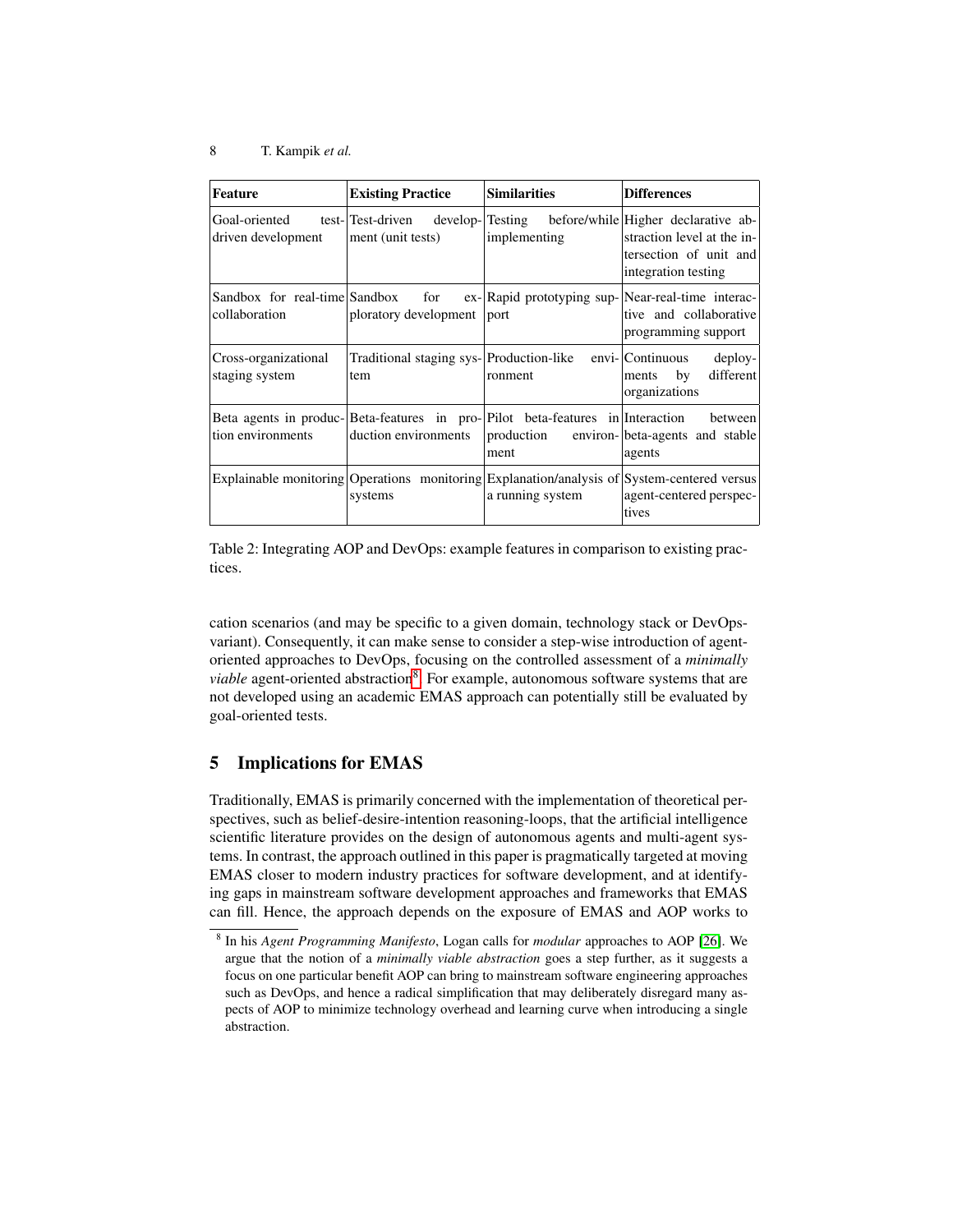the context of mainstream software development tools and pipelines, and in particular to the technology ecosystem that has risen to popularity alongside with DevOps. First prototypes that work towards this goal by treating continuous integration, collaboration features, and distributed version control as first-class citizens in the context of agentoriented programming exist [\[2,](#page-9-10)[3\]](#page-9-8).

Consequently, the whole technology ecosystem that makes up the DevOps toolchains needs to be thoroughly analyzed, and methodologies and re-usable software frameworks (or framework extensions) for identifying and addressing the specific requirements for the DevOps-oriented management of goal-oriented, autonomous software artifacts need to be developed. Logging, monitoring, and debugging facilities need to be devised that address the challenge of identifying anomalous behavior in a highly dynamic and heterogeneous environment, and facilitate the identification of software bugs that may be caused by intractable state and software version dependencies between autonomous software agents that are developed by different organizations.

Nevertheless, let us highlight that the integration of EMAS and DevOps cannot only draw from AOP research, but also apply other fundamental research on autonomous agents and multi-agent systems, for example by considering fundamental theoretical research on topics like belief revision [\[25\]](#page-10-14), goal reasoning [\[1\]](#page-9-11), or agreement technologies [\[32\]](#page-11-11). Still, EMAS and EMAS-related research that is of immediate relevance necessarily has a focus on technologies, software engineering processes and/or practical aspects of socio-technical systems. In contrast, research that primarily provides formal contributions would first need to be implemented as a generic and re-usable abstraction for a particular technology ecosystem, or be presented as a solution to a particular software engineering problem. In this context, the notion of a *minimally viable abstractions* may – again – serve as a guiding design principle; *e.g.*, when devising a new formal approach to belief revision, it may not be necessary to provide a holistic integration with a full-fledged MAS conceptual meta-model and technology like JaCaMo. Instead, a small library for managing belief revision could be implemented and presented in a way that enables re-usability in software stacks and tool-chains that do not necessarily include other agent-oriented concepts or technologies.

### 6 Conclusion

In this paper, we have proposed the integration of approaches to engineering multiagent systems with the DevOps software engineering practice. The integration expands the scope of the agent-oriented programming paradigm to cover the full life-cycle of modern software engineering, from initial specification via implementation and continuous integration to operation and monitoring. Viewing EMAS from the perspective of modern software engineering approaches that cover the whole engineering life-cycle can facilitate the development of more practice-oriented perspectives on EMAS and AOP. The integration of EMAS and DevOps can draw from the breadth and depth of research on agents and multi-agent systems, and motivate future work at the intersection of theory and practice, for example on goal-oriented testing and goal reasoning.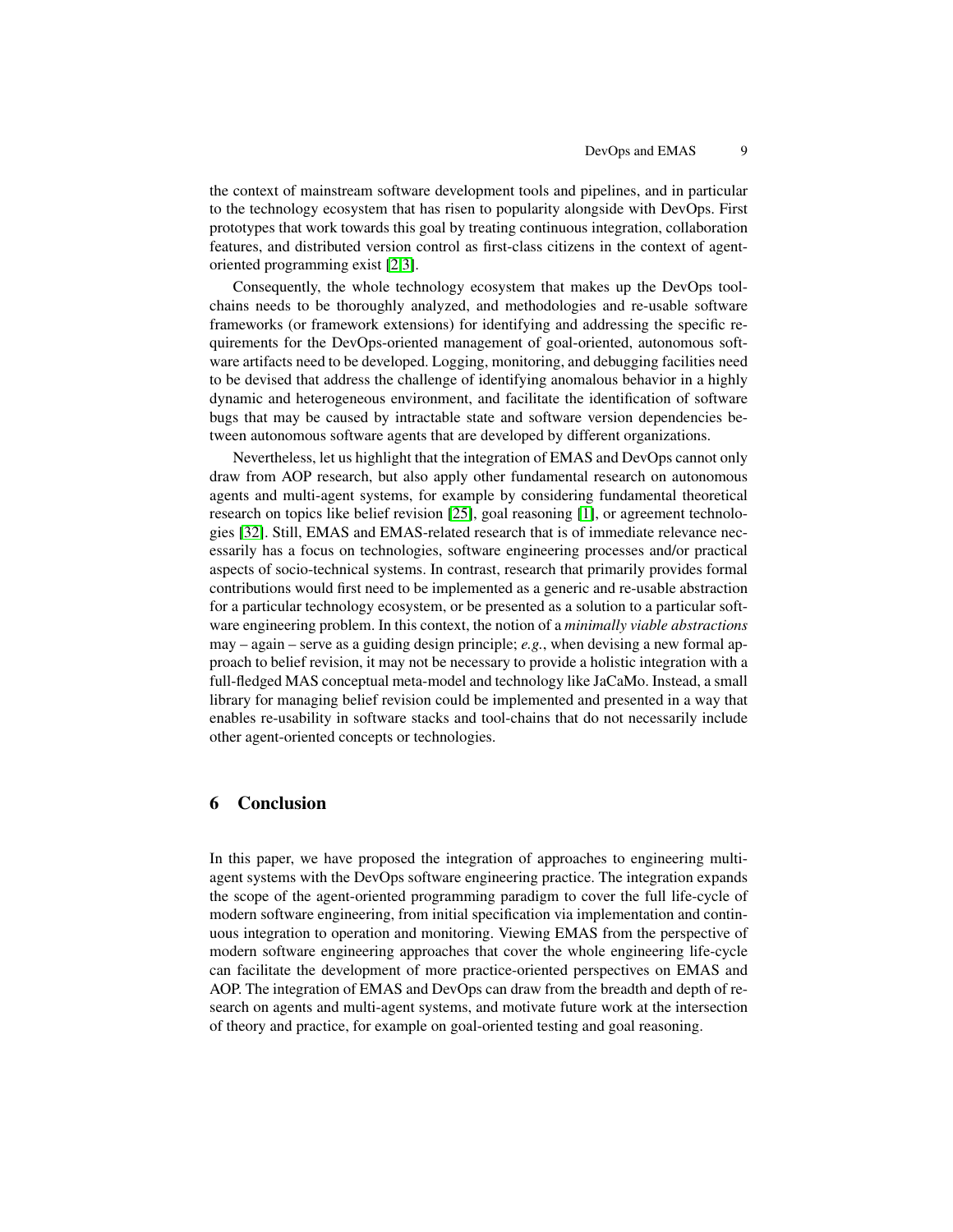Acknowledgments This work was partially supported by the Wallenberg AI, Autonomous Systems and Software Program (WASP) funded by the Knut and Alice Wallenberg Foundation and partially funded by Project AG-BR of Petrobras and by the program PrInt CAPES-UFSC "Automação 4.0".

### **References**

- <span id="page-9-11"></span>1. Aha, D.W.: Goal reasoning: Foundations, emerging applications, and prospects. AI Magazine 39(2), 3–24 (2018)
- <span id="page-9-10"></span>2. Amaral, C.J., Hubner, J.F.: Jacamo-web is on the fly: An interactive multi-agent system ide. ¨ In: Dennis, L.A., Bordini, R.H., Lesperance, Y. (eds.) Engineering Multi-Agent Systems. pp. ´ 246–255. Springer International Publishing, Cham (2020)
- <span id="page-9-8"></span>3. Amaral, C.J., Kampik, T., Cranefield, S.: A framework for collaborative and interactive agent-oriented developer operations. In: Proceedings of the 19th International Conference on Autonomous Agents and MultiAgent Systems. AAMAS '20, International Foundation for Autonomous Agents and Multiagent Systems, Richland, SC (2020)
- <span id="page-9-9"></span>4. Anjomshoae, S., Najjar, A., Calvaresi, D., Framling, K.: Explainable agents and robots: Re- ¨ sults from a systematic literature review. In: Proceedings of the 18th International Conference on Autonomous Agents and MultiAgent Systems. p. 1078–1088. AAMAS '19, International Foundation for Autonomous Agents and Multiagent Systems, Richland, SC (2019)
- <span id="page-9-0"></span>5. Bass, L., Weber, I., Zhu, L.: DevOps : a software architect's perspective. Pearson Education, Inc. (2015)
- <span id="page-9-3"></span>6. Bellifemine, F., Poggi, A., Rimassa, G.: Jade: A fipa2000 compliant agent development environment. In: Proceedings of the Fifth International Conference on Autonomous Agents. p. 216–217. AGENTS '01, Association for Computing Machinery, New York, NY, USA (2001). [https://doi.org/10.1145/375735.376120,](https://doi.org/10.1145/375735.376120) [https://doi.org/10.1145/](https://doi.org/10.1145/375735.376120) [375735.376120](https://doi.org/10.1145/375735.376120)
- <span id="page-9-7"></span>7. Benac Earle, C., Fredlund, L.r.: A property-based testing framework for multi-agent systems. In: Proceedings of the 18th International Conference on Autonomous Agents and MultiAgent Systems. p. 1823–1825. AAMAS '19, International Foundation for Autonomous Agents and Multiagent Systems, Richland, SC (2019)
- <span id="page-9-1"></span>8. Bolscher, R., Daneva, M.: Designing software architecture to support continuous delivery and devops: A systematic literature review. In: van Sinderen, M., Maciaszek, L., Maciaszek, L. (eds.) ICSOFT 2019 - Proceedings of the 14th International Conference on Software Technologies. pp. 27–39. SCITEPRESS (Jan 2019), 14th International Conference on Software Technologies, ICSOFT 2019, ICSOFT ; Conference date: 26-07-2019 Through 28-07-2019
- <span id="page-9-4"></span>9. Bordini, R.H., Hübner, J.F., Wooldridge, M.: Programming Multi-Agent Systems in AgentSpeak Using Jason (Wiley Series in Agent Technology). John Wiley & Sons, Inc., Hoboken, NJ, USA (2007)
- <span id="page-9-5"></span>10. Bosse, S.: Mobile multi-agent systems for the internet-of-things and clouds using the javascript agent machine platform and machine learning as a service. In: 2016 IEEE 4th international conference on future internet of things and cloud (FiCloud). pp. 244–253. IEEE (2016)
- <span id="page-9-2"></span>11. Brewer, E.A.: Kubernetes and the path to cloud native. In: Proceedings of the Sixth ACM Symposium on Cloud Computing. p. 167. SoCC '15, Association for Computing Machinery, New York, NY, USA (2015). [https://doi.org/10.1145/2806777.2809955,](https://doi.org/10.1145/2806777.2809955) [https://doi.](https://doi.org/10.1145/2806777.2809955) [org/10.1145/2806777.2809955](https://doi.org/10.1145/2806777.2809955)
- <span id="page-9-6"></span>12. Cardoso, R.C., Ferrando, A.: A review of agent-based programming for multi-agent systems. Computers 10(2), 16 (2021)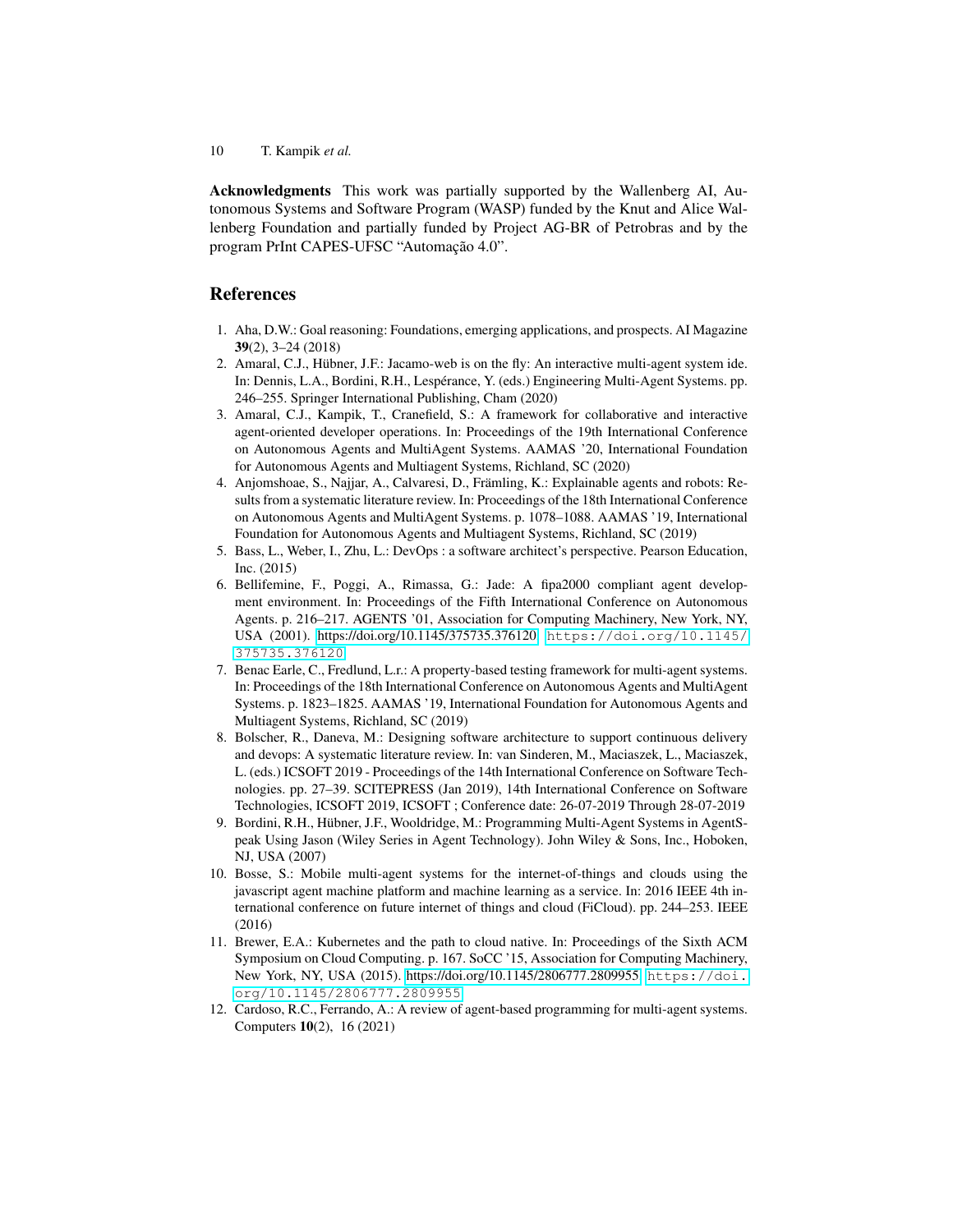- <span id="page-10-9"></span>13. Ciortea, A., Boissier, O., Zimmermann, A., Florea, A.M.: Give agents some rest: Hypermedia-driven agent environments. In: El Fallah-Seghrouchni, A., Ricci, A., Son, T.C. (eds.) Engineering Multi-Agent Systems. pp. 125–141. Springer International Publishing, Cham (2018)
- <span id="page-10-10"></span>14. Coelho, R., Cirilo, E., Kulesza, U., Von Staa, A., Rashid, A., Lucena, C.: JAT: A test automation framework for multi-agent systems. IEEE International Conference on Software Maintenance, ICSM pp. 425–434 (2007).<https://doi.org/10.1109/ICSM.2007.4362655>
- <span id="page-10-2"></span>15. De la Prieta, F., Rodríguez-González, S., Chamoso, P., Corchado, J.M., Bajo, J.: Survey of agent-based cloud computing applications. Future Generation Computer Systems 100, 223–236 (2019). [https://doi.org/10.1016/j.future.2019.04.037,](https://doi.org/10.1016/j.future.2019.04.037) [https://doi.org/10.](https://doi.org/10.1016/j.future.2019.04.037) [1016/j.future.2019.04.037](https://doi.org/10.1016/j.future.2019.04.037)
- <span id="page-10-13"></span>16. DeLoach, S.A., Garcia-Ojeda, J.C.: O-mase: A customisable approach to designing and building complex, adaptive multi-agent systems. Int. J. Agent-Oriented Softw. Eng. 4(3), 244–280 (Nov 2010). [https://doi.org/10.1504/IJAOSE.2010.036984,](https://doi.org/10.1504/IJAOSE.2010.036984) [https://doi.](https://doi.org/10.1504/IJAOSE.2010.036984) [org/10.1504/IJAOSE.2010.036984](https://doi.org/10.1504/IJAOSE.2010.036984)
- <span id="page-10-6"></span>17. Dingsøyr, T., Nerur, S., Balijepally, V.G., Moe, N.B.: A decade of agile methodologies: Towards explaining agile software development. Journal of Systems and Software 85(6), 1213 – 1221 (2012). [https://doi.org/https://doi.org/10.1016/j.jss.2012.02.033,](https://doi.org/https://doi.org/10.1016/j.jss.2012.02.033) [http://www.](http://www.sciencedirect.com/science/article/pii/S0164121212000532) [sciencedirect.com/science/article/pii/S0164121212000532](http://www.sciencedirect.com/science/article/pii/S0164121212000532), special Issue: Agile Development
- <span id="page-10-1"></span>18. Ebert, C., Gallardo, G., Hernantes, J., Serrano, N.: Devops. Ieee Software 33(3), 94–100 (2016)
- <span id="page-10-3"></span>19. Forsgren, N., Smith, D., Humble, J., Frazelle, J.: 2019 accelerate state of devops report. Tech. rep., Google Research (2019), [http://cloud.google.com/devops/](http://cloud.google.com/devops/state-of-devops/) [state-of-devops/](http://cloud.google.com/devops/state-of-devops/)
- <span id="page-10-12"></span>20. Huang, W.L., Wang, K., Lv, Y., Zhu, F.H.: Autonomous vehicles testing methods review. IEEE Conference on Intelligent Transportation Systems, Proceedings, ITSC pp. 163–168 (2016).<https://doi.org/10.1109/ITSC.2016.7795548>
- <span id="page-10-11"></span>21. Hubner, J.F., Sichman, J.S., Boissier, O.: Developing organised multiagent systems using the MOISE+ model: programming issues at the system and agent levels. International Journal of Agent-Oriented Software Engineering 1(3/4), 370 (2007). [https://doi.org/10.1504/IJAOSE.2007.016266,](https://doi.org/10.1504/IJAOSE.2007.016266) [http://www.inderscience.](http://www.inderscience.com/link.php?id=16266) [com/link.php?id=16266](http://www.inderscience.com/link.php?id=16266)
- <span id="page-10-7"></span>22. d. Jong, J., Stellingwerff, L., Pazienza, G.E.: Eve: A novel open-source web-based agent platform. In: 2013 IEEE International Conference on Systems, Man, and Cybernetics. pp. 1537–1541 (2013).<https://doi.org/10.1109/SMC.2013.265>
- <span id="page-10-8"></span>23. Kampik, T., Nieves, J.C.: Js-son - a lean, extensible javascript agent programming library. In: Dennis, L.A., Bordini, R.H., Lespérance, Y. (eds.) Engineering Multi-Agent Systems. pp. 215–234. Springer International Publishing, Cham (2020)
- <span id="page-10-0"></span>24. Kirilenko, A.A., Lo, A.W.: Moore's law versus murphy's law: Algorithmic trading and its discontents. Journal of Economic Perspectives 27(2), 51–72 (May 2013). [https://doi.org/10.1257/jep.27.2.51,](https://doi.org/10.1257/jep.27.2.51) [https://www.aeaweb.org/articles?](https://www.aeaweb.org/articles?id=10.1257/jep.27.2.51) [id=10.1257/jep.27.2.51](https://www.aeaweb.org/articles?id=10.1257/jep.27.2.51)
- <span id="page-10-14"></span>25. Lehmann, D.: Belief revision, revised. In: Proceedings of the 14th International Joint Conference on Artificial Intelligence - Volume 2. p. 1534–1540. IJCAI'95, Morgan Kaufmann Publishers Inc., San Francisco, CA, USA (1995)
- <span id="page-10-5"></span>26. Logan, B.: An agent programming manifesto. International Journal of Agent-Oriented Software Engineering 6(2), 187–210 (2018)
- <span id="page-10-4"></span>27. Mascardi, V., Weyns, D., Ricci, A., Earle, C.B., Casals, A., Challenger, M., Chopra, A., Ciortea, A., Dennis, L.A., Díaz, A.F., El Fallah-Seghrouchni, A., Ferrando, A., Fred-